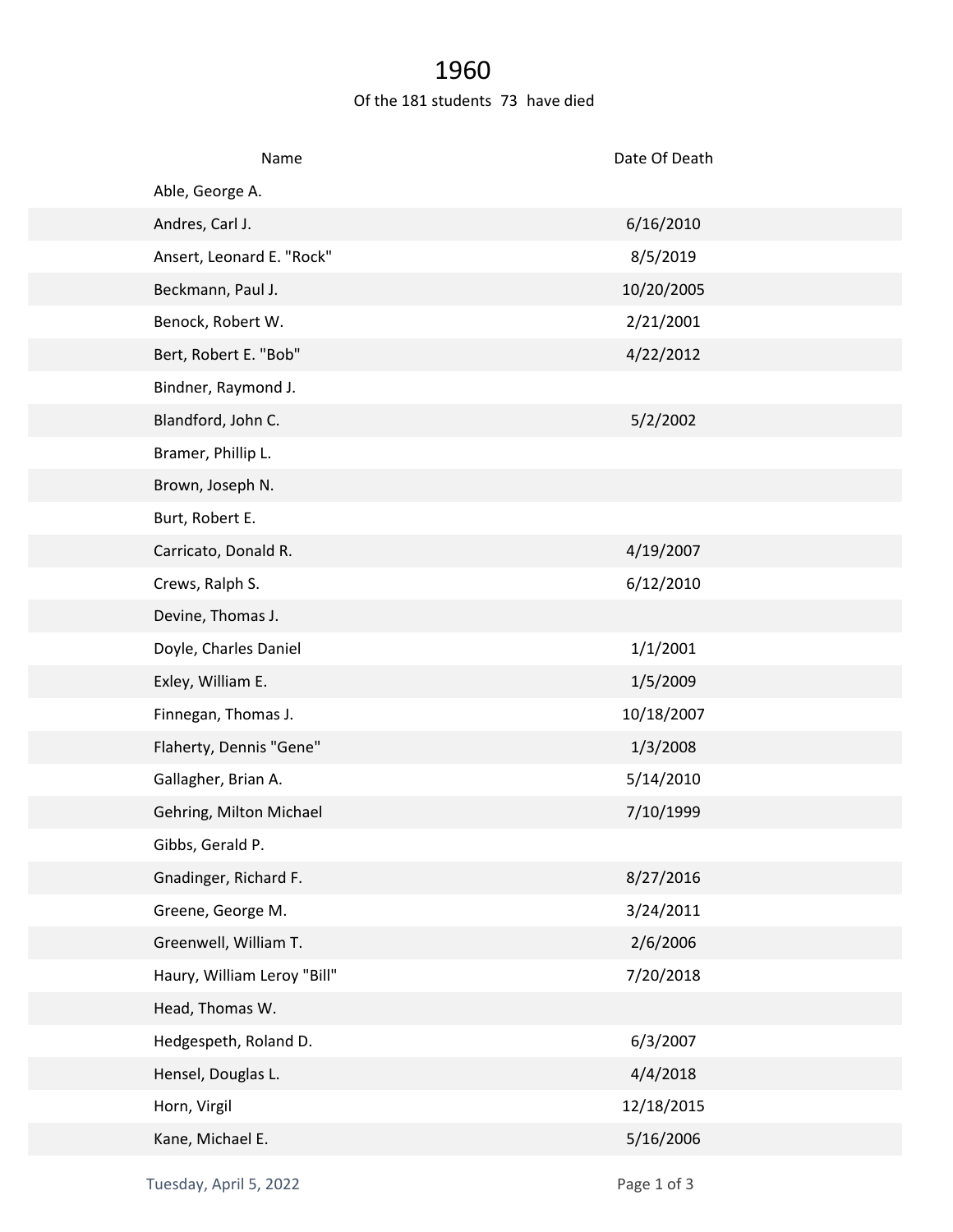| Name                            | Date Of Death |  |
|---------------------------------|---------------|--|
| Kremer, Michael J.              | 9/26/2018     |  |
| Krieg, Ronald F.                | 6/4/2016      |  |
| Lampton, Thomas "Pat"           | 2/7/2018      |  |
| Lanning, James E.               |               |  |
| Lehmenkuler, John R.            | 7/22/2009     |  |
| Lynch, William J.               | 2/27/2013     |  |
| Mattingly, Denis                | 7/14/2018     |  |
| Mattingly, Thomas L. "Tom"      | 2/12/2021     |  |
| McClellan, Roy Lee              | 1/24/2002     |  |
| McEwen, Michael T.              |               |  |
| McGaughey, John A.              | 4/26/2017     |  |
| McIntyre, Joseph Gordon "Corky" | 6/20/2012     |  |
| McKune, Harold F.               | 1/14/2022     |  |
| McLaughlin, Patrick L.          |               |  |
| Meisenhelder, Charles E.        | 7/11/2020     |  |
| Miller, Phillip F.              |               |  |
| Mudd, Charles Joseph            | 4/28/2005     |  |
| Murphy, Raymond O.              | 12/29/1998    |  |
| Nicolas, Timothy L.             | 9/18/1990     |  |
| Norris, Joseph Henry            | 10/27/2004    |  |
| O'Mara, William C.              |               |  |
| O'Neil, Donald L.               |               |  |
| Osborne, Hubert J.              | 9/16/2021     |  |
| Pfersching, William L.          |               |  |
| Poole, Jr., William F.          | 8/6/2016      |  |
| Porter, William A.              | 1/19/2015     |  |
| Rice, John Joseph               | 3/9/2022      |  |
| Richards, Jr., Donald F.        | 12/7/2010     |  |
| Russ, Anthony Louis             | 2/14/1999     |  |
| Ryan, James M.                  | 5/18/1963     |  |
| Schmidt, George "Tony"          | 1/17/2018     |  |
| Seaman, Kenneth S.              |               |  |
| Smith, David G.                 |               |  |